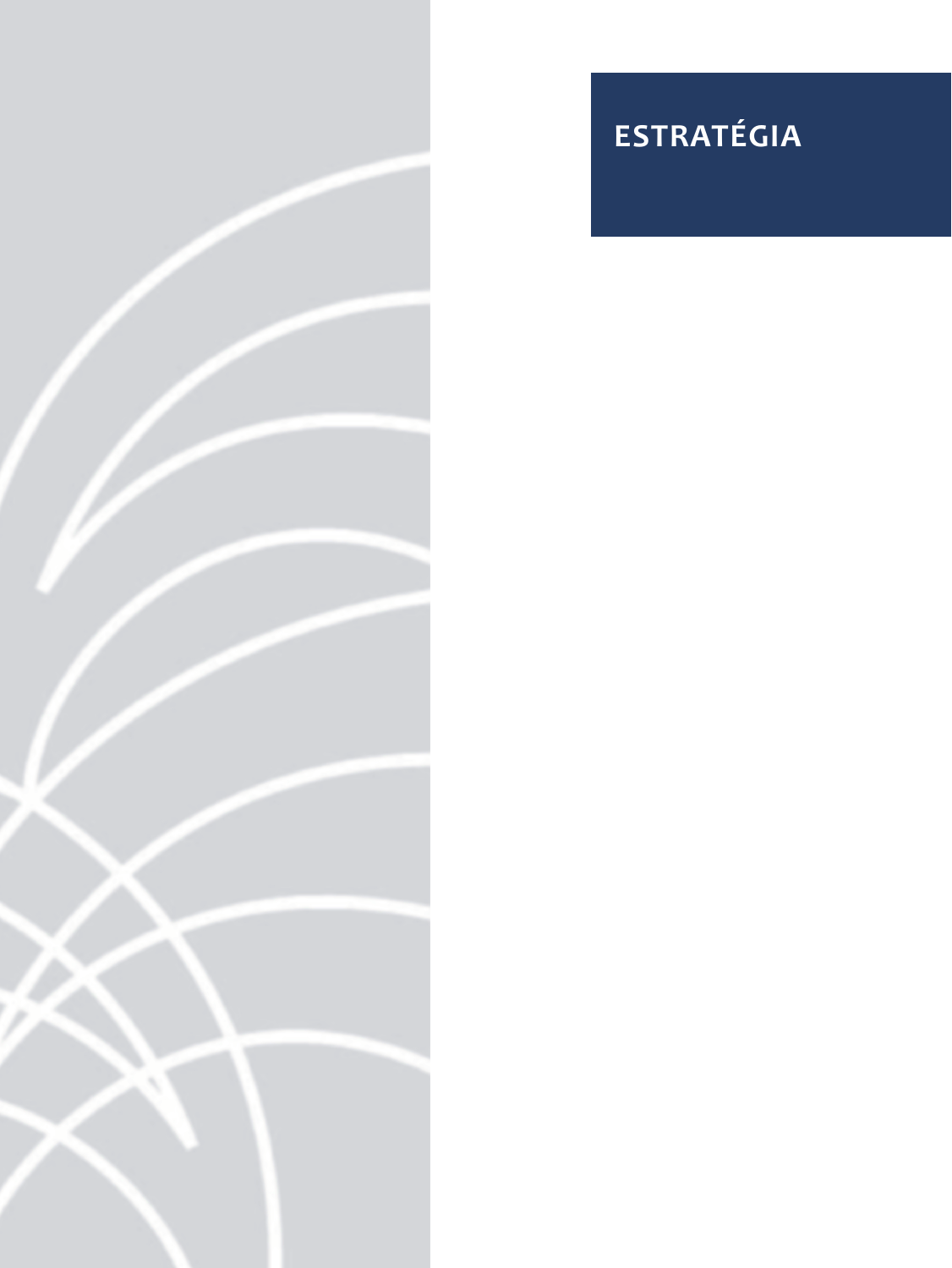## **STRATEGIC DECISION MAKING, ENTREPRENEURIAL ORIENTATION AND PERFORMANCE: AN ORGANIZATIONAL LIFE CYCLE APPROACH**

 TOMADA DE DECISÃO ESTRATÉGICA, ORIENTAÇÃO EMPREENDEDORA E PERFORMANCE:ABORDAGEM DO CICLO DE VIDA ORGANIZACIONAL

Héctor Montiel Campos Universidad de las Américas Puebla-México

Madet Ruiseñor Quintero Universidad de las Américas Puebla-México

Francesc Solé Parellada Universitat Politecnica de Catalunya- Espanha

Universidad Autónoma de Tamaulipas-México

Gerardo Haces Atondo

**Data de submissão:** 12 dez. 2013. **Data de aprovação:**  23 abr. 2015. **Sistema de avaliação:** Double blind review. Universidade FUMEC / FACE. Prof. Dr. Henrique Cordeiro Martins. Prof. Dr. Cid Gonçalves Filho. Prof. Dr. Luiz Claudio Vieira de Oliveira

RESUMO

Orientação Empreendedora (OE) e Tomada de Decisão Estratégica (TDE) têm sido estudadas em diferentes cenários. No entanto, não há pesquisa suficiente que combine ambos os temas e estude as maneiras como empresários tomam decisões estratégicas nas fases iniciais do ciclo de vida organizacional. O objetivo desta pesquisa foi, portanto, examinar os efeitos dos fatores associados com o tomador de decisão que influenciam OE e desempenho para duas categorias de empresas. Os resultados foram obtidos de dados empíricos a partir de duas amostras independentes de empresas em diferentes fases do ciclo de vida organizacional: fase de arranque (n = 133) e fase de crescimento (n = 173). Os resultados mostram que as variáveis de controle e SDM têm efeitos diferentes nos dois exemplos. No entanto, para ambas as amostras, não existe relação significativa entre OE e desempenho. O artigo conclui com uma discussão sobre os resultados e sugestões para futuras pesquisas.

PALAVRAS-CHAVE

Tomada de Decisão Estratégica. Orientação Empresarial. Ciclo de Vida Organizacional. Empreendedorismo. Desempenho.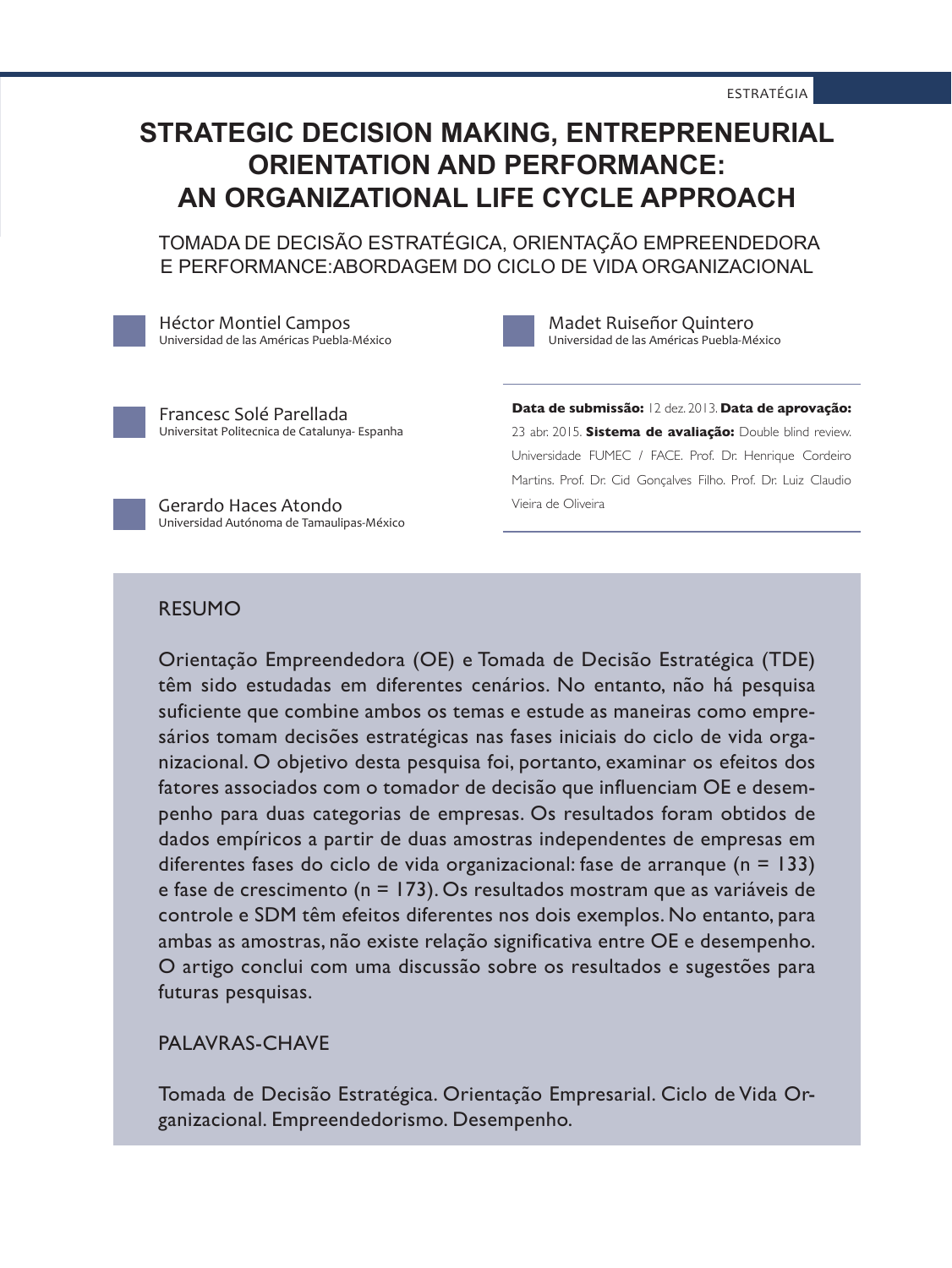## *ABSTRACT*

*Entrepreneurial Orientation (EO) and Strategic Decision Making (SDM) have been studied in a wide variety of settings. However, there is not enough research available that combines both topics and studies the ways in which entrepreneurs make strategic decisions in early stages of organizational life cycle. The purpose of this research was therefore to examine the effects of the factors associated with the decision maker influencing EO and performance for two categories of firms. The results were achieved by using empirical data from two independent samples of firms in different stages of organizational life cycle: start-up stage (n=133) and growth stage (n=173). The results show that SDM and control variables have different effects in the two samples; however, for both samples there is significant relation between EO and performance. The paper concludes with a discussion about the results and suggestions for future research.*

## *KEYWORDS*

*Strategic Decision Making. Entrepreneurial Orientation. Organizational Life Cycle. Entrepreneurship. Performance.*

## **INTRODUCTION**

Research on Entrepreneural Orientation (EO) began around 30 years ago with the original ideas of Miller (1983), although he never used the term EO in his initial study (MILLER, 2011). The EO phenomenon has become a main topic in literature about entrepreneurship during the latest decades (COVIN; WALES, 2012). EO has been conceived as a decision-making prone to favor the firm's activity. The interest in EO can be found in the results of various studies that propose EO as the predictive variable of firm performance (RAUCH; WIKLUND; LUMPKIN *et al*., 2009).

Certainly, a wide research on EO has been produced in which analysis on EO determinant factors abounds, as well as their consequences on performance. For example, there are studies that examine the EO's precursors, some explore the director's or founder's psychology (POON; AI-NUDDIN; JUNIT, 2006; SIMSEK; HEAVEY; VEIGA, 2010), others examine the context and organizational influences (COVIN; SLE-VIN, 1990; LUMPKIN, DESS, 2001; COVIN; GREEN; SLEVIN, 2006; GREEN; COVIN; SLEVIN, 2008) and the relationship of the EO with the firm's resources and capabilities (DESS; LUMPKIN; COVIN, 1997). The great mayority of studies research the implications of EO on performance, whether directly under different environments and strategies, or moderated by other conditions (RICHARD; BARNETT; DWYET *et al*., 2004; WIKLUND; SHEPHERD, 2003, 2005).

Despite the remarkable attention that EO has received and the conceptual and empiric progress that has been achieved in several research documents, there is still major debate about its conceptualization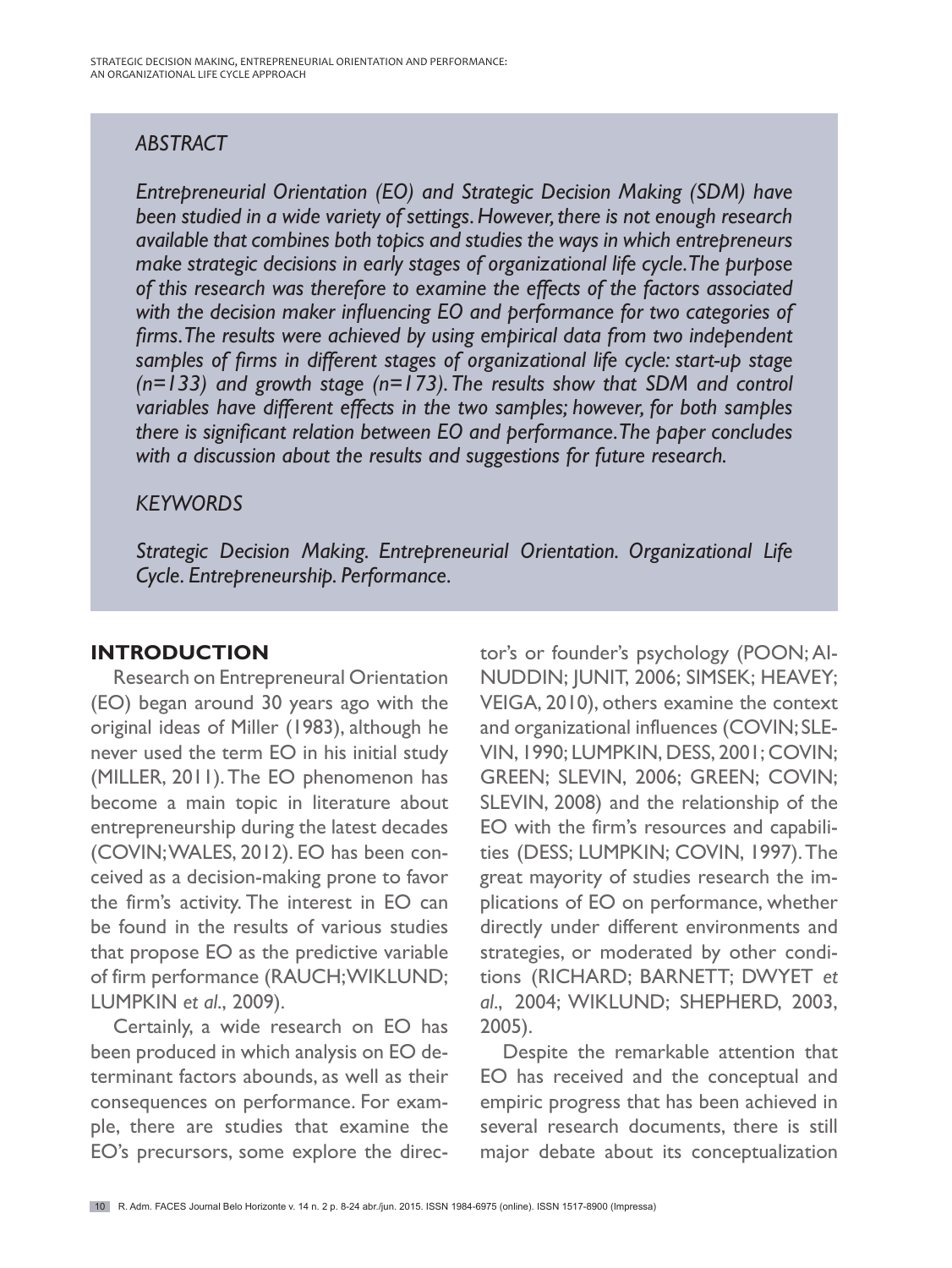(BASSO; FAYOLLE; BOUCHARD, 2009), measurement (COVIN; WALES, 2012), and even about the precursors and consequences of the EO (MILLER, 2011). In the interest of making progress in the study of EO, this research incorporates a new variable, this being the Strategic Decision Making (SDM) style adopted by the entrepreneur, since by identifying the way in which the entrepreneur conceptualizes his firm and makes decisions, more knowledge on the EO's nature could be gained and, accordingly, the firm's performance. This gains greater importance if the organizational life cycle is considered as well, due to the fact that firm's main problems change during the different stages, as well as the challenges faced by the entrepreneurs (BONN; PETTIGREW, 2009).

Based on the former facts, the purpose of this research is to know to what extent specific factors of the SDM influence in the EO and how the EO influences the firm's performance, taking into account the organizational life cycle. More specifically, the research question pursued in this study is: To what extent does the SDM influence the EO and how the EO influences the firm's perfomance when it is found in a specific stage of the organizational life cycle? The research question is examined with empirical data from two independent samples, one for firms in a start-up stage and the other for firms in a growth stage. Thereby, this study makes three important contributions. In the first place, it proposes the SDM style as a precursory variable of the EO and the firm's performance as consequence of the EO (COVIN; LUMPKIN, 2011). Secondly, it considers the organizational life cycle as a factor that influences decision making, as well as in the EO and

in the firm's performance (BONN; PETTI-GREW, 2009). Thirdly, the multitheoretic approach posed in the research (SDM, EO and organizational life cycle) offers a better explanation of the firm's performance (MILLER, 2011).

In the next section of this article a study of the literature related to this topic is presented, then, the methodology used for it is developed. After that, the results of the study are presented, and finally, an argumentation and conclusions section is presented, in which suggestions for future research are included.

## **LITERATURE REVIEW Strategic decision making**

SDM has been a subject of study from different academic disciplines. Schwenk (1995) mentions that some reseach projects have focused on its contents and have identified a decision making process. Other works have focused on environmental or organizational factors that influence in the SDM processs (RAJAGOPALAN; RASHEED; DATTA, 1993).

In the initial stages of a firm's development, entrepreneurs are a special group of decision makers, since they have the greatest responsibility within the organization. This increases the importance of cognitive factors that intervene in the entrepreneur's decision making. As a matter of fact, previous studies have already highlighted the cognitive differences between entrepreneurs and executives regarding the way in which they process information and take their decisions (BUSENITZ; BARNEY, 1997; TAN, 2001; FORBES, 2005).

The fundamental nature of competition in many of the world's industries is changing. Conventional sources of competitive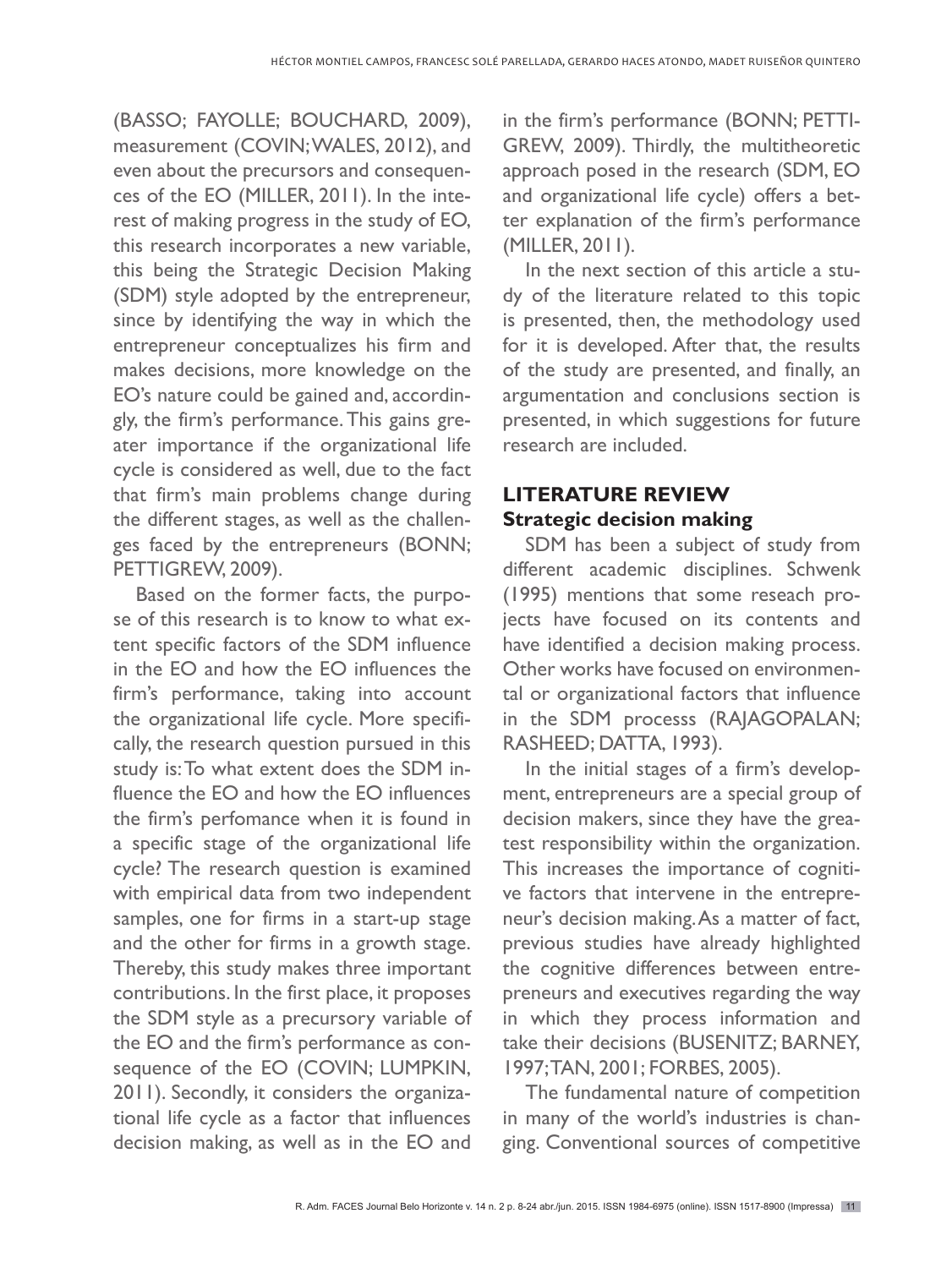STRATEGIC DECISION MAKING, ENTREPRENEURIAL ORIENTATION AND PERFORMANCE: AN ORGANIZATIONAL LIFE CYCLE APPROACH

advantage such as economies of scale and huge advertising budgets are not as effective as they once were in terms of helping firms earn above-average returns. Moreover, the traditional managerial mind-set is unlikely to lead a firm to strategic competitiveness. Managers must adopt a new mindset that values flexibility, speed, innovation, integration, and the challenges that evolve from constantly changing conditions (KU-RATKO; AUDRETSCH, 2009; MCNAMA-RA; VAALER; DEVERS, 2003).

In general, strategic decisions undertake the firm's resources to reach posed objectives. According to Noorderhaven (1995), strategic decisions share four essential characteristics which are interlinked and that are key in this research. The first of them is complexity. When a situation is simple, that is, it consists of a limited number of variables, the strategic decision making process becomes trivial. Campbell (1988) mentions that a decision's complexity is found in the multiple trayectories that can be followed to reach a result; or various results can be reached, considering that interdependence exists among the factors that lead to those results. The second characteristic mentioned by Noorderhaven (1995) is uncertainty. The decision-maker does not know the posible results due to the multiple existing alternatives. This means that the information asymmetry influences on decision making given the uncertainty generated by not having the necessary information at the right moment.

The third characteristic is rationality. The decision maker analyzes the advantages of all the possible trayectories that allow him to reach the specific objectives previously established. It is expected that this person has an extensive knowledge about the relevant matters involved in the situation, as well as resources and capabilities which allow him to identify the option with the greatest value in his preference scale. The fourth and last characteristic mentioned by Noorderhaven (1995) is control. "Without control, any pattern observable in a stream of decisions or actions at the level of an organization is the involuntary outcome of an interplay of causal forces rather than the intentional result of deliberate actions of individuals" (NOORDERHAVEN, 1955, p. 22).

These four characteristics describe a general framework in which the SDM takes place and identifies cognitive factors that sustain the decision making style. The cognitive representations developed by the entrepreneur act as a trigger for the decision of acting entrepreneurally or conservatively and the outcomes of these decisions.

#### **Entrepreneurial orientation**

The concept of EO has been found in literature about strategy and entrepreneurship as a construct which helps characterize the entrepreneurial behavior in an organization (BASSO; FAYOLLE; BOU-CHARD, 2009; COVIN; LUMPKIN, 2011). Miller (1983, p. 771) mentioned that "An entrepreneurial firm is one that engages in product market innovation, undertakes somewhat risky ventures, and is first to come up with proactive innovations, beating competitors to the punch". For Stevenson and Jarillo (1990), a firm has an entrepreneurial behavior if its actions and processes are oriented towards the recognition and exploitation of business opportunities. From a more general focus, EO refers to the tendencies, processes, and behaviors that lead a firm to enter new or already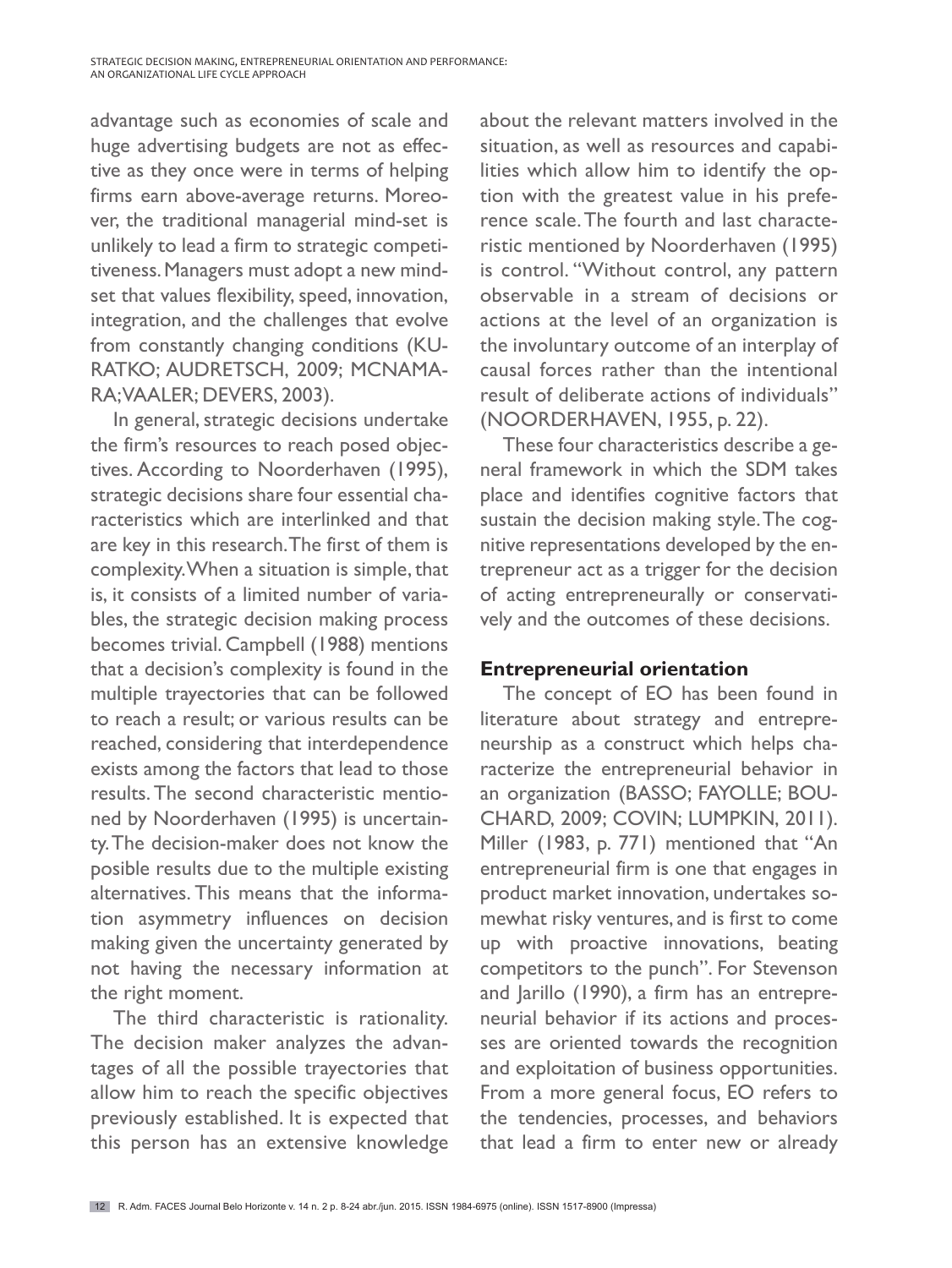established markets, with new or already existent products (LUMPKIN; DESS, 1996).

Research on EO has found evidence that leads to presume that the firms that adopt a greater EO have a better performance (RAUCH; WIKLUND; LUMPKIN *et al*., 2009; GEORGE; MARINO, 2011). However, Covin and Lumpkin (2011) mentions that the results are not conclusive yet and, although the differences in results may be attributed to different research designs, the differences reflect the fact that sometimes EO does not contribute to improve the firm's performance. Now, the strength of this relation depends on the internal and external characteristics to the organization, wherefore the EO-firm performance relation is more complex than a simple direct relation (MILLER, 2011).

Miller (1983) conceives the EO as a three-dimentioned construct – innovativeness, risk taking, and proactiveness. Lumpkin and Dess (1996) describe the EO as a strategic process at an organizational level and add two dimensions to the ones already indicated by Miller: competitive aggressiveness and autonomy. Nonetheless, most of the studies have adopted Miller's (1983) three sub-dimensions to become acquainted a firm's entrepreneurial behavior (RAUCH; WIKLUND; LUMPKIN *et al*., 2009; CO-VIN; WALES, 2012). Innovativeness is the firm's proneness to support and encourage ideas and creative processes that lead to the development of new products and services. Risk taking reflects the firm's tendency to undertake projects in which profits are uncertain and proactiveness refers to taking the initiative of pursuing new business opportunities in emerging markets.

In contrast to firms adopting an EO, there are firms that adopt a more conservative orientation, which do not tolerate risks, are less innovative and passive in developing new markets and business opportunities (MILLER; FRIESEN, 1982). A firm's behavior can be classified along a continuum ranging from highly conservative to highly entrepreneurial and a firm's position in this continuum describes its EO (LUM-PKIN; DESS, 1996).

Although EO favors a better performance for the firm, it is necessary for it to be directed approprietly within the organization, which implies seizing opportunities through the firm's resources and capabilities (COVIN; GREEN; SLEVIN, 2006). Hence, the managers must adopt a management style which privileges flexibility, speed, innovation, integration, as well as the constant challenges that emanate from changing conditions (KURATKO; IRELAND; COVIN *et al*., 2005).

#### **Organizational life cycle models**

A central matter in the different organizational life cycle models is that the firm's prevalent problems change throughout the different stages, just as the challenges faced by the management. Smith, Mitchell and Summer (1985) mention that technical efficiency increases during the last stages, while organizational coordination decreases. Quinn and Cameron (1983) found that in the initial stage of their model, flexibility, innovation and growth were prority, whereas in more advanced stages, control, stability and efficiency were the priority. In Kazanjian's (1988) study, it is mentioned that in organizations in the start-up stage, the priority is product or technology development and earning resources, whilst during the growth stage the priority is the internal efficiencies.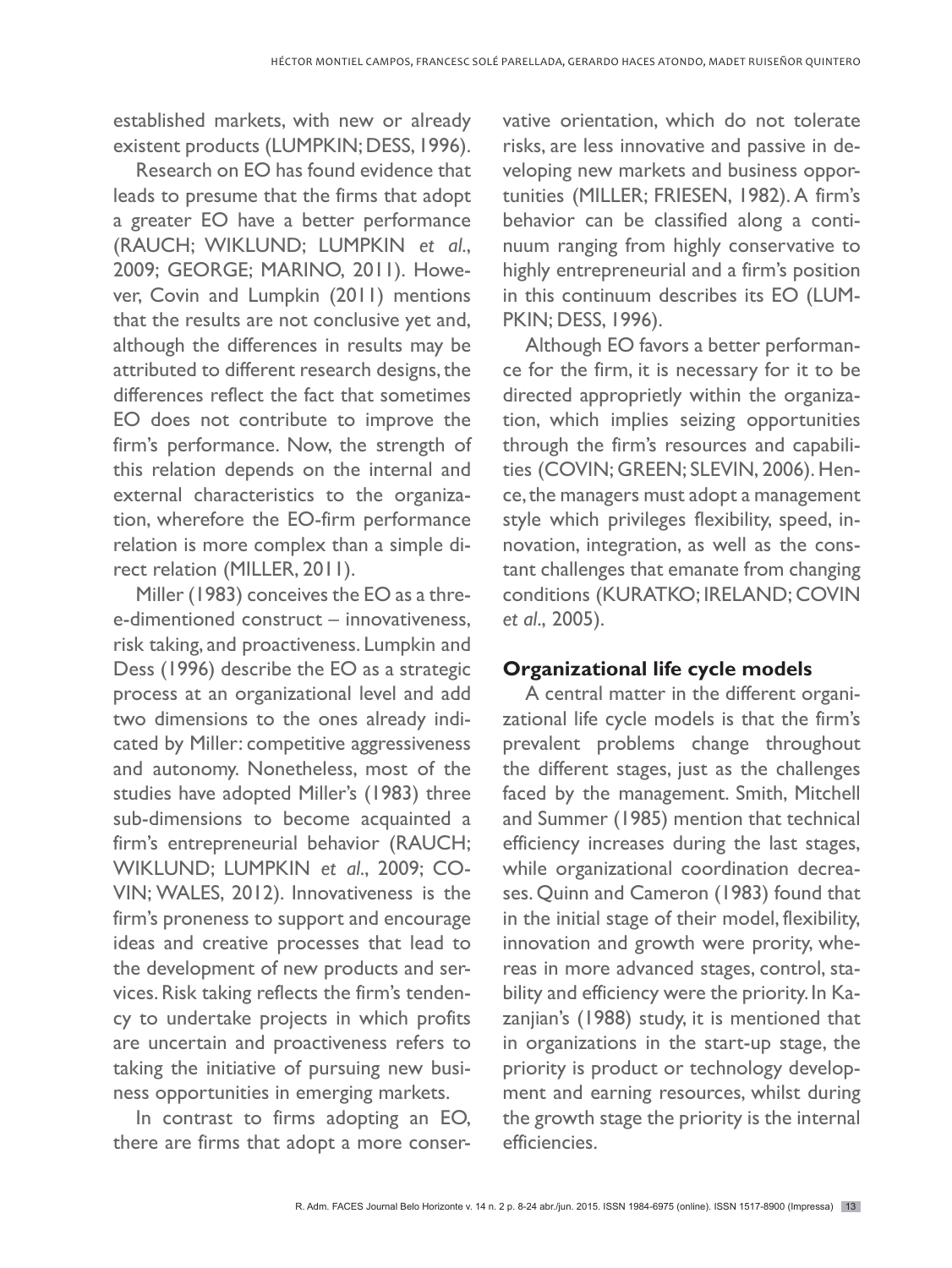STRATEGIC DECISION MAKING, ENTREPRENEURIAL ORIENTATION AND PERFORMANCE: AN ORGANIZATIONAL LIFE CYCLE APPROACH

As the firm grows and broadens its range of products and services it faces a more heterogeneous and hostile environment every time, so that the task of managing the organization becomes more challenging. Decision making becomes more sophisticated and requires greater efforts to integrate the decisions from different areas to ensure is complementary (BONN; PET-TIGREW, 2009).

The organizational life cycle models vary in characteristics including the number of stages. Some researchers suggest the three-stage model, this being: start-up, growth and maturity (SMITH; MITCHELL; SUM-MER, 1985). Others propose a four-stage model, including a transition and/or decline stage (JAWAHAR; MCLAUGHLIN, 2001). The Bonn and Pettigrew (2009) model consists in four stages: start-up, growth, mature and decline. The start-up stage is the period in which the new firm attempts to become a viable entity. The firm is small and the owner is generally one person. The decision making is generally intuitive more than analytic with detailed analysis and methodic considerations.

The firm in the growth stage is prone to actively seek new investment opportunities and to enlarge the number of employees and clients (JAWAHAR; MCLAU-GHLIN, 2001). The firm's growth makes the management more complex, harder and more crucial. Managers need to focus more on the long-term effect their decisions have on organizational process, structures and systems (SMITH; MIT-CHELL; SUMMER, 1985).

In the maturity stage, the growth index is slow. Firms are well established and tend to be bigger than in any other stage. The product line is stable and it is sold in tra-

ditional markets, so that the firm concerns itself with keeping its market position. The procedures are standard and decision making is less proactive and more risk averse compared to previous stages. Finally, in the decline stage, the firm's products have no sufficient market demand any longer, profitability decreases and its level of innovation is low (MILLER; FRIESEN, 1984).

Firms that are in the start-up and growth stages face the challenge of seizing opportunities. Nonetheless, in most occasions, these firms lack the necessary resources and capabilities as well as market power to allow them to respond faster to the circumstances within their competitive environment (ALOULOU; FAYOLLE, 2005). Also, firms often aggressively challenge their competitors in the hopes of improving their competitive position and, ultimately, their performance (FERRIER, 2001). In this sense, the entrepreneur exerts a dominant effect on these stages of the firm and he is capable of promoting a strong entrepreneurial culture, which may be transformed into a firm's collective behavior (MEYER; HEPPARD, 2000). Therefore this study proposes that the SDM done by the founder-manager in a firm in the start-up and growth stages influences its EO and how the EO influences its performance. More formally, and given the previous review of literature on SDM, EO and organizational life cycle models, this study establishes the following hypothesis:

H1: The SDM style adopted by founder -manager when the firm is in the start-up and growth stages influences its EO in a different manner.

H2: The EO adopted by a firm when it is in the start-up and growth stages impacts its performance in a different manner.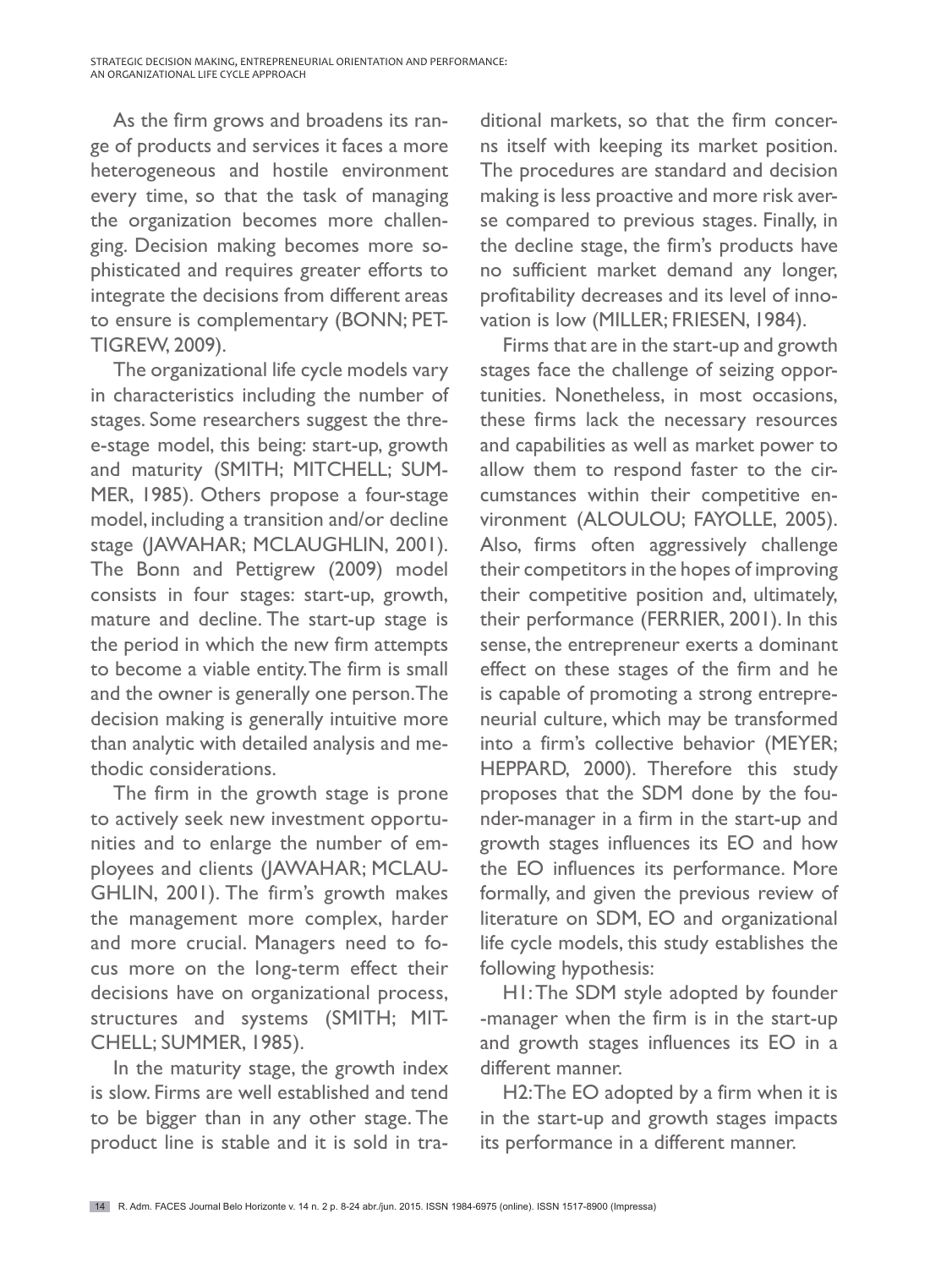## **METHODOLOGY Sample and data collection**

One of the challenges faced in this research was having a sample of firms in the start-up stage and another one in the growth stage as similar as posible to be able to compare them. It was not possible to delimit both samples in a particular industry, since having a sample size that would allow for a robust statistical analysis was not going to be achieved. The data collection took place during 2011 and a part of 2012 generating two independent samples.

For the firms in start-up sample, the selection criteria were the following: (1) to have initiated commercial operations between 3 to 5 years previous to the performance of this study. This timeframe is in accordance with Deakins (1999) study –a methodological approach also used by the Global Entrepreneurship Monitor (GEM) projects to define early-stage entrepreneurial activity. (2) To have up to 30 staff members – a standard for small firms defined by Mexico's *Secretaría de Economía*. (3) To be a firm in the manufacturing industry. Based on these criteria, an initial sample of 943 new firms was achieved by using the *Sistema de Información Empresarial Mexicano.*

The second sample focused on firms in the growth stage and the selection criteria were the following: (1) To have achieved between 5 to 20 years operating in the market. This time frame is considered due to fact that generally the firm has stability and is searching for growth opportunities (MILLER; LE BRETON-MILLER, 2005). (2) To have between 31 and 100 employees –a standard for the medium-size firm defined by Mexico's *Secretaría de Economía*. (3) To be a firm in the manufacturing industry. Based on these criteria, an initial sample of

1285 firms was achieved by using the *Sistema de Información Empresarial Mexicano*.

As the purpose of this research was to explore relationships between variables, the survey method was used to collect information. A questionnaire was developed whose external validity was resolved with pilot tests performed with entrepreneurs from firms in the start-up and growth stages. Doubts, confusion and writing issues in the questionnaire allowed it to be corrected. The definite questionnaires were sent eletronically between May 2011 and March 2012.

Questionnaires were addressed to firms' founder managers with a letter explaining the purpose of the study. In the case of the sample of firms in the start-up stage, a total of 133 questionnaires were obtained (14.1% reponse rate) and for the sample of firms in the growth stage a total of 173 questionnaires wer obtained (13.4% response rate). Response rates are low; nevertheless, this is common in this kind of studies. Given the samples' sizes, concern arises about the results'statistical generalization. Hence, the ANOVA test was performed to examine posible non-response bias, as suggested by Armstrong and Overton (1977). The results revealed that there was no evidence of systematic non-response bias for either sample.

#### **Measurements**

**Strategic decision making.** The first variable in this study was the SDM style adopted by the founder-manager. This study followed the Noorderhaven (1995) proposal with the four cognitive factors which define the decision making style: complexity, uncertainty, rationality, and control. Eight items were generated to measure the degree of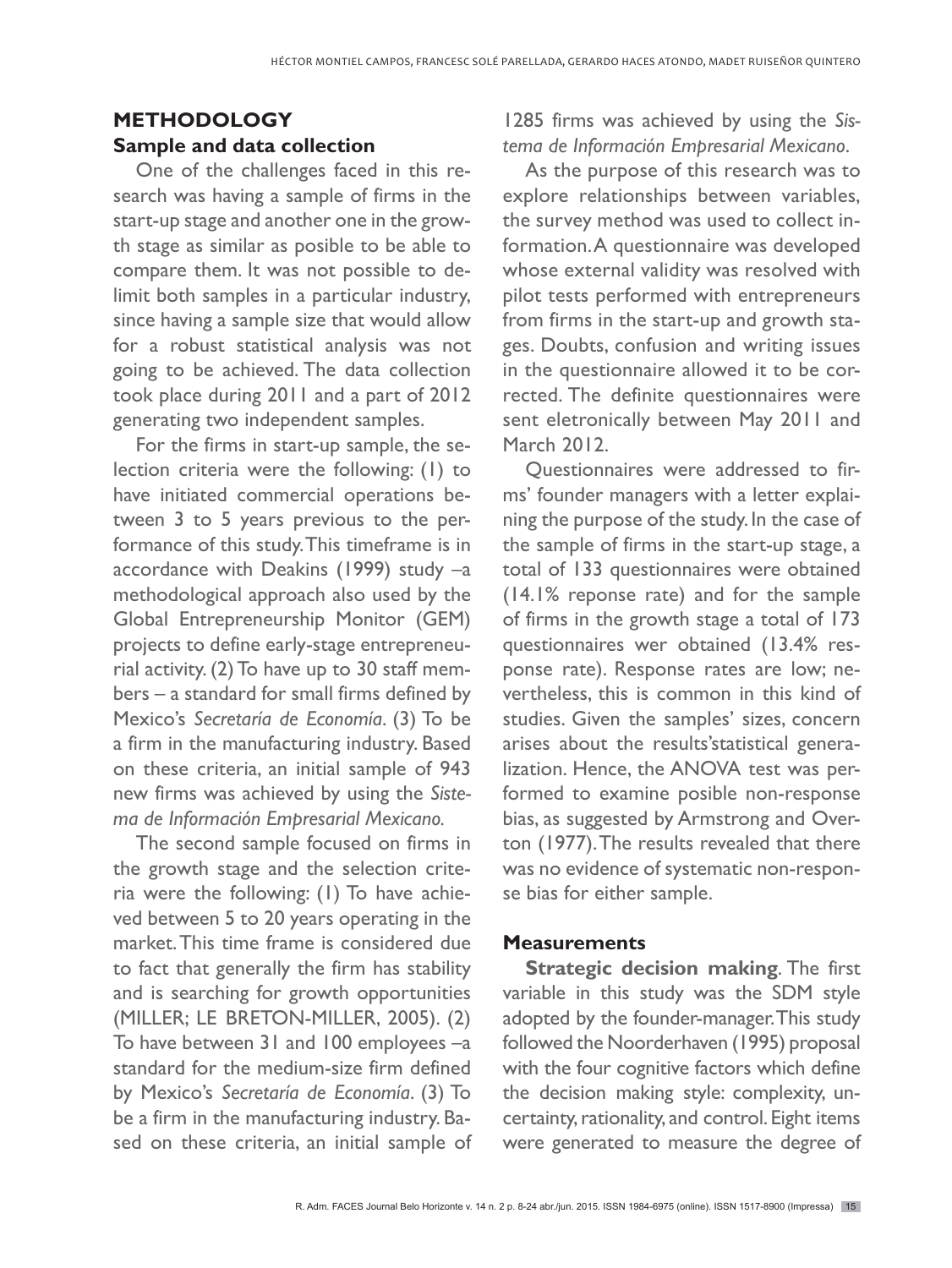influence the cognitive factors hold in the decision making style, so the 7-point Likert scale was used to evaluate the 4 constructs. The Cronbach´s a for the SDM scale was found to be above the 0.80 threshold for both samples (start-ups sample,  $a = 0.81$  and growth firms sample,  $a = 0.84$ ).

**Entrepreneurial orientation.** The second variable in this study was the EO. The Miller/Covin & Slevin (1989) scale was used, which contains the constructs that measure the 7-point Likert scale, a firm's tendency towards innovativeness, risk taking and proactiveness. The average of the nine items evaluated the intensity of the EO, so that bigger the average was, it indicated that the firm had a more entrepreneurial strategic stance. Cronbach´s a for the EO scale was was found to be above 0.80 for both samples (start-ups simple, a  $= 0.82$  and growth firms sample,  $a = 0.85$ ).

**Firm performance.** A frequent problem the research faces when evaluating firms' performances in their initial development stages is the lack of financial information. In the face of the absence of this information, some researchers (BRUSH; VANDERWERF, 1992; CHANDLER; HANKS, 1993; WIKLUND; SHEPHERD, 2005) suggest evaluating the firm's performance in comparison with its main competitors' performance. Based on this proposal, the 5-item development evaluation scale was used, in which an internal efficiency and a sales' performance is considered (LICHTENTHALER, 2009; PARIDA; WESTERBERG; YLINENPÄÄ *et al*., 2010). The 5 items were measured in a 7-point Likert scale where 4 points indicated a performance similar to its competitors'. The Cronbach´s a for the firm performance scale was also here found to be above 0.80 for both samples (start-ups sample, a  $= 0.82$  and growth firms sample,  $a = 0.83$ ).

**Control variables.** Literature shows that the environmental conditions such as hostility and dynamism influence in the firms' performance (LUMPKIN; DESS, 2001; MILES; COVIN; HEELEY, 2000; WIKLUND; SHEPHERD, 2003), therefore, these factors were controlled during the analysis. In order to measure the hostility, an average of the three items was used in a 7-point semantic differential scale developed by Covin and Slevin (1990). The bigger the index, the more hostile the firm's environment was. The coefficient alpha was acceptable in both samples (start-ups sample,  $a = 0.83$ ) and growth firms sample,  $a = 0.86$ ). The environmental dynamism was measured by the three items that integrate the 7-point semantic differential scale by Miller and Friesen (1982). The bigger the average of the three items, the greater the firm's environmental dynamism was. The coefficient alpha was aceptable in both samples as well (start-ups sample,  $a = 0.80$  and growth firms sample,  $a = 0.82$ ).

## **Data analysis**

The information analysis followed two stages. During the first stage a confirmatory factorial analysis was performed to determine if the EO´s dimensions, SDM´s dimensions, and the performance represented different constructs. Initial results suggested that it was not necessary to remove any item from the scale to improve the model fit in both samples. The model fit was assessed using  $c^2$ /df, Goodness-of-Fit Index (GFI) (JÖRESKOG; SÖRBOM, 1996), and the Comparative Fit Index (CFI) (BENTLER, 1992). The threshold for  $c^2$ /df should be less than three or less than two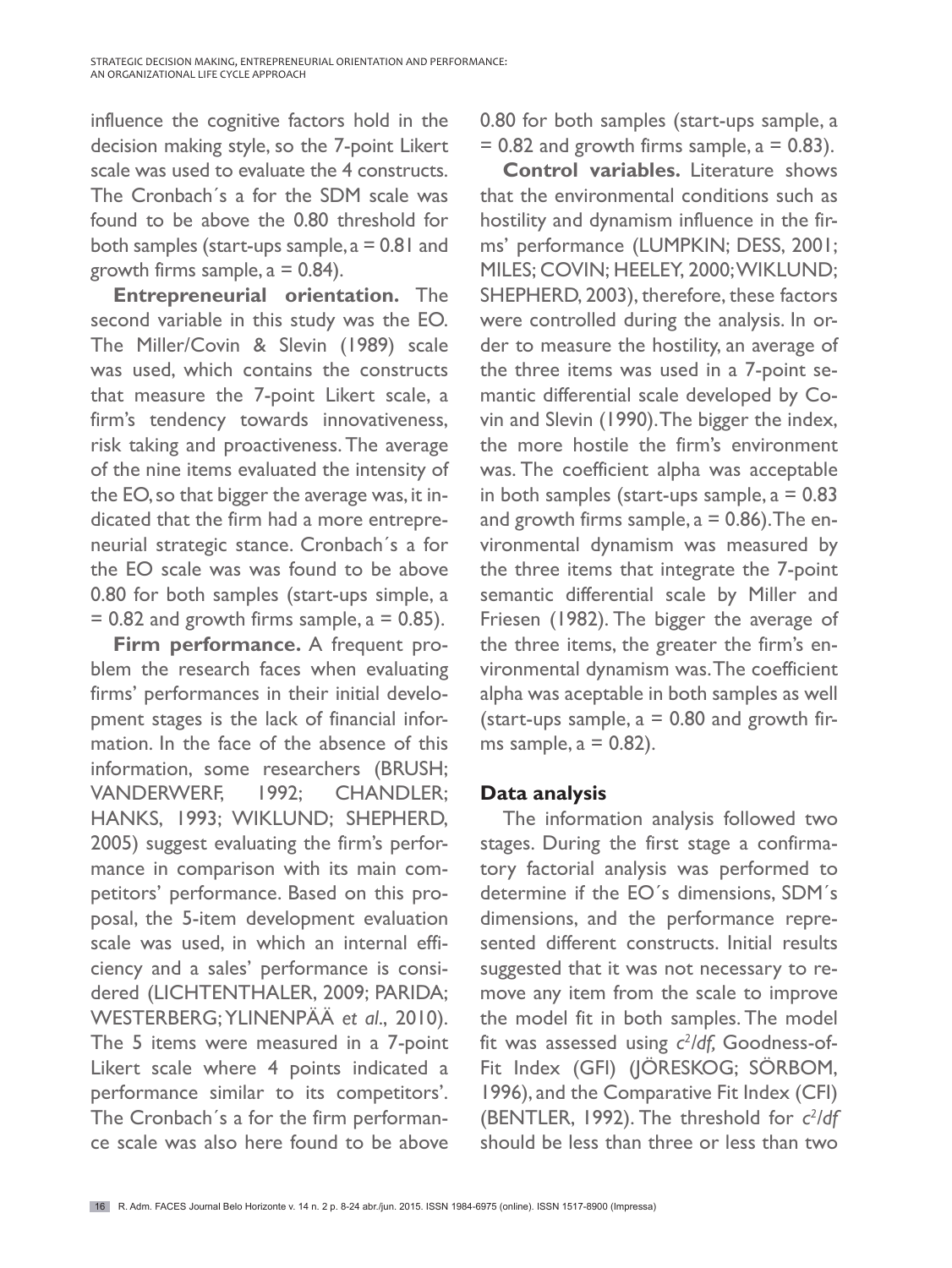in a more restrictive sense (PREMKUMAR; KING, 1994). The values of GFI and CFI should be above 0.90 (JÖRESKOG; SÖR-BOM, 1996).

The measurement of the model resulted in a good fit for start-ups sample  $(c^2/df = 2.53,$  $GFI = .920$ ,  $CFI = 0.941$  and growth firms sample (*c2 /df* = 2.88, GFI = .890, CFI = 0.911). All the factor loadings are in acceptable ranges and significant at *p* = 0.001, ranging from 0.62 to 0.82 indicating convergent validity in both samples (ANDERSON; GERBIN, 1988). The average variance obtained for the measurement of EO was 0.63 in start-ups sample and 0.70 in growth firms' sample, which is slightly higher than the threshold suggested by Bagozzi and Yi (1988).

In relation to strategic making decision, the model resulted in a good fit for both samples too (start-ups sample,  $c^2/df = 2.94$ ,  $GFI = 0.95$ ,  $CFI = 0.97$  and growth firms sample, *c2 /df* = 2.78, GFI = 0.90, CFI = 0.92). All the factor loadings were significant at *p* = 0.001 with a range between 0.62 and 0.81 in both samples. Regarding the measurement of firm's performance, the model resulted in a good fit for start-ups sample  $(c^2/df = 2.93, GFI = .901, CFI = 0.920)$  and growth firms' sample  $(c^2/df = 2.77, GFI =$ .940, CFI =  $0.921$ ). All the factor loadings

are in acceptable ranges and significant at *p* = 0.001, ranging from 0.69 to 0.84 indicating convergent validity in both samples (ANDERSON; GERBIN, 1988).

The second stage in the analysis of information was to test the hypotheses using the correlation analysis and multiple regression analysis for each sample to determine how specific factors in SDM influence EO and how the EO influences the firm's performance. The multiple regression analysis had two models. The first one was processed with the EO as a dependent variable and the second one was processed with firm's performance as a dependent variable.

#### **RESULTS**

In the place, Pearson's correlations among complexity, uncertainty, rationality, control, EO, firm performance and the control variables were calculated (see TABLE 1). Correlations in the sample of firms in the start-up stage were positive and statistically significant among EO, complexity and uncertainty. Furthermore, a dynamic environment was linked to a greater EO, which has been discussed in previous studies (WIKLUND; SHEPHERD, 2003, 2005). Regarding firm performance, complexity and EO were related to start-ups' performance.

|                | Variables                      | Mean | <b>SD</b> | 1         | 2         | 3         | 4         | 5       | 6            |           | 8 |
|----------------|--------------------------------|------|-----------|-----------|-----------|-----------|-----------|---------|--------------|-----------|---|
|                | Hostility                      | 3,57 | 1,93      | 1         |           |           |           |         |              |           |   |
| 2              | Dynamism                       | 4,11 | 1,18      | $0.05***$ | 1         |           |           |         |              |           |   |
| 3              | Complexity                     | 4,23 | 0,88      | $-0.01$   | $-0.05$   | 1         |           |         |              |           |   |
| $\overline{4}$ | Uncertainty                    | 3,93 | 0,41      | $0.10**$  | $0.14***$ | 0,06      |           |         |              |           |   |
| 5              | Rationality                    | 3,10 | 1,55      | $0.14***$ | $0.09**$  | $-0,10$   | $-0.01$   | 1       |              |           |   |
| 6              | Control                        | 3,58 | 1,25      | 0,03      | 0,01      | $-0.03$   | $0.07**$  | 0,05    | $\mathbf{1}$ |           |   |
| 7              | Entrepreneurial<br>orientation | 4,11 | 1,15      | 0,04      | $0.18**$  | $0.21***$ | $0.25***$ | $-0.03$ | $-0.02$      |           |   |
| 8              | Firm performance               | 4,88 | 0,93      | 0,03      | 0,02      | $0.24***$ | 0,05      | 0,03    | $-0.01$      | $0.22***$ | 4 |

**TABLE 1 – Correlation matrix and descriptives of the start-up sample**

 $*p < 0.10$ ;  $*p < 0.05$ ;  $**p < 0.01$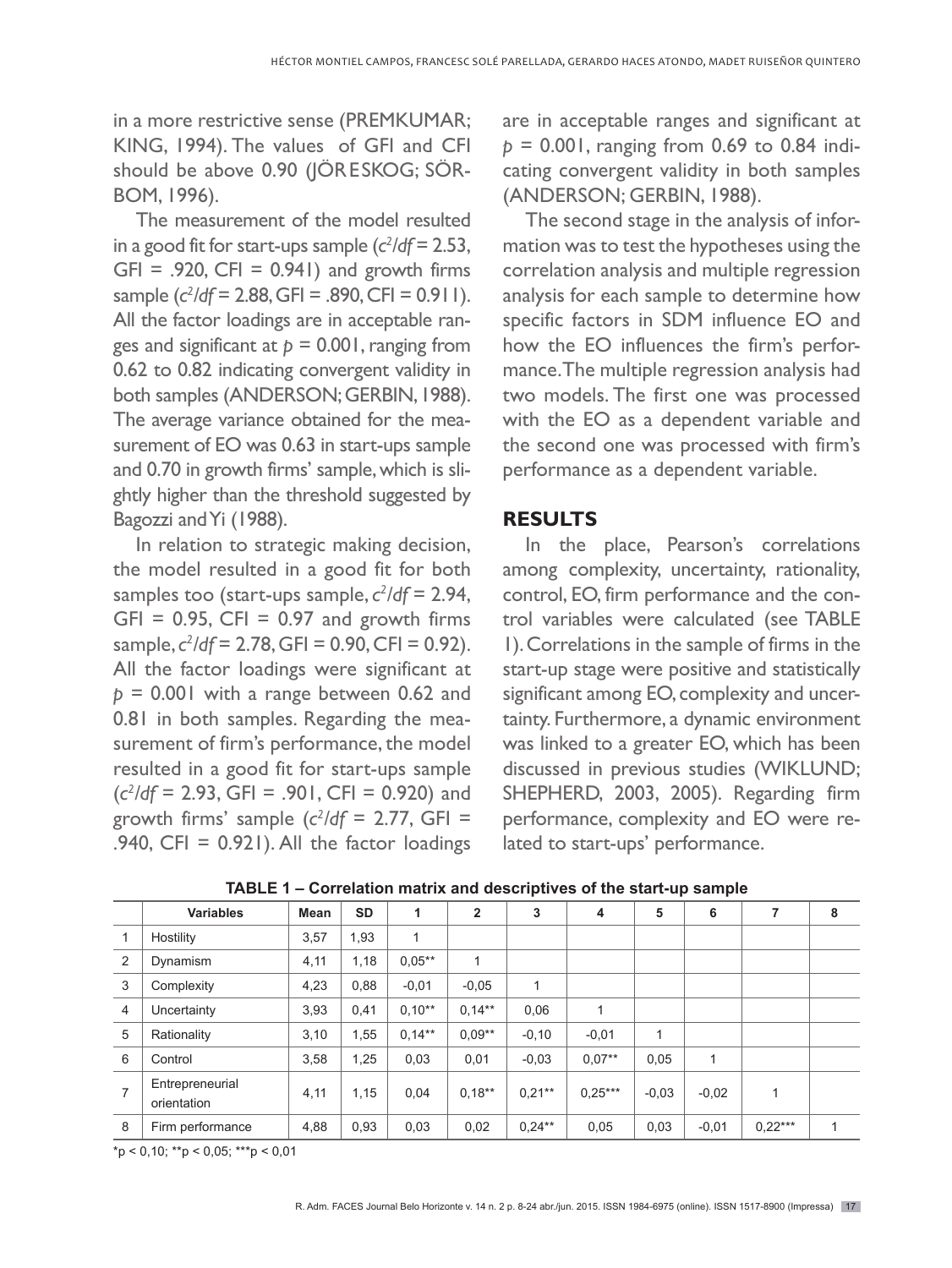For the growth firm sample, the correlation matrix reveals more significant correlation results. For EO there are positive and significant correlations to complexity, uncertainty and rationality. The control dynamism is also positive and significant. For firm performance, uncertainty and rationality had a positive and significant relation to firm performance. Additionally, there is a strong link with EO and dynamism (see TABLE 2).

The following analysis was the multiple regression analysis to prove the hypothesis. We primarily wanted to investigate the effects of SDM on start-ups and growth firms' EO, and the effects of EO on start-ups and growth firm´s performance. The results for the start-ups sample, shown in Table 3, shows that the control factor has a negative effect on the firm's  $EO$  ( $b = 0.18$ ,  $p < 0.10$ ). On the other hand, the only factor that exerts a light positive influence on the EO is uncertainty ( $b = 0.11$ ,  $p < 0.05$ ). Regarding the control variables, dynamism exterts a positive influence on the EO (b  $= 0.25$ ,  $p < 0.05$ ), which may indicate that a dynamic environment triggers a more entrepreneurial behavior in the firm. The explained variance for the first regression (EO as independent variable) is appropiate (about 21%).

In regards to firm performance, EO was

the most influential variable on the performance ( $b = 0.25$ ,  $p < 0.01$ ), which may indicate that innovation, proactiveness ans risk-taking are important features in a start-up firm. Secondly, the hostility variable was found as posing a negative influence  $(b = 0.17, b \le 0.05)$ , which indicates that a competitive and agressive environment affects the firm's perfomance. The explained variance for the second regression (firm performance as independent variable) explains only about 18% of the variation in performance.

Regarding the sample made up of firms in the growth stage, the results can be noted in Table 4. Within the factors intervening in decision making, rationality was the one exerting the greatest influence on the firm's EO ( $b = 0.24$ ,  $p < 0.10$ ) and in second place, complexity was found ( $b = 0.19$ ,  $p <$ 0.05). On the other hand, the two control variables exert a positive influence on the EO (Hostility,  $b = 0.17$ ,  $p < 0.10$ ; Dynamism,  $b = 0.15$ ,  $p < 0.10$ ). The explained variance for the first regression (EO as independent variable) is appropiate (about 17%).

Rergarding the firm's performance, EO was the variable with the greatest influence on performance ( $b = 0.26$ ,  $p < 0.01$ ). In regards to control variables, hostility and dynamism variables, they exerted a negative influence on the firm's performance

|                | <b>Variables</b>               | Mean | <b>SD</b> |           | 2         | 3         | 4        | 5         | 6        |           | 8 |
|----------------|--------------------------------|------|-----------|-----------|-----------|-----------|----------|-----------|----------|-----------|---|
|                | Hostility                      | 3,88 | 2,01      |           |           |           |          |           |          |           |   |
| $\overline{2}$ | Dynamism                       | 4,45 | 0,98      | $-0.04$   |           |           |          |           |          |           |   |
| 3              | Complexity                     | 4,57 | 1,01      | $-0.05$   | 0,01      |           |          |           |          |           |   |
| 4              | Uncertainty                    | 4,02 | 0,77      | $0.07***$ | $-0.10**$ | $0.11***$ |          |           |          |           |   |
| 5              | Rationality                    | 3,55 | 1,16      | 0,01      | $-0.12**$ | 0,05      | 0,02     |           |          |           |   |
| 6              | Control                        | 3,11 | 1,76      | $0.03**$  | 0,03      | 0,07      | 0,04     | 0,01      |          |           |   |
|                | Entrepreneurial<br>orientation | 4,36 | 0,88      | 0,03      | $0,21***$ | $0.23***$ | $0.27**$ | $0.21***$ | $0.07**$ |           |   |
| 8              | Firm performance               | 4,73 | 0,95      | 0,01      | $0.22***$ | $0.10**$  | $0.23**$ | $0.28***$ | $0.03**$ | $0.24***$ |   |

**TABLE 2 – Correlation matrix and descriptives of the growth firms sample**

 $*p < 0.10$ ;  $**p < 0.05$ ;  $***p < 0.01$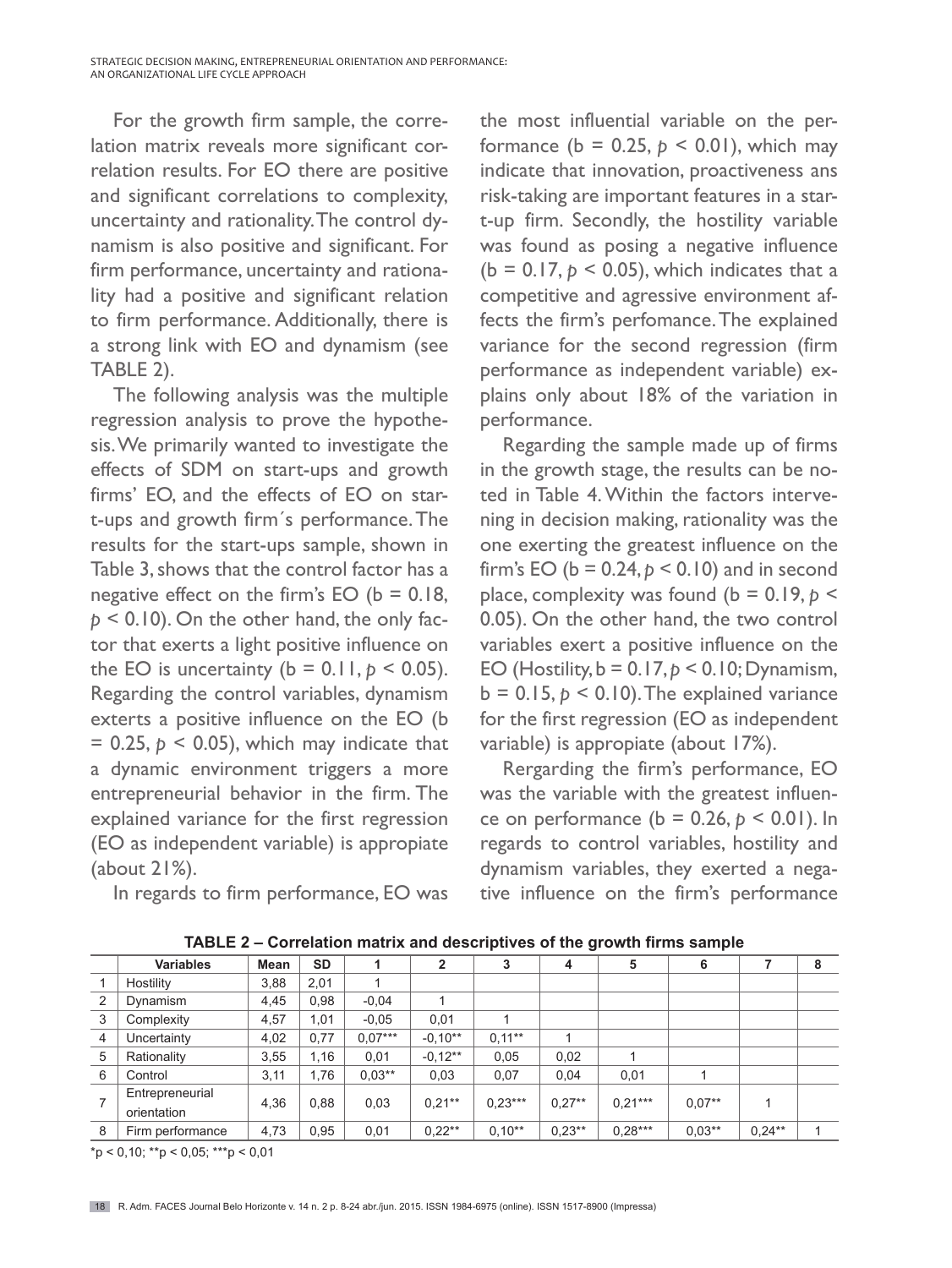|                                   |                             | Dependent variables         |                  |
|-----------------------------------|-----------------------------|-----------------------------|------------------|
|                                   |                             | Entrepreneurial orientation | Firm performance |
| Control and independent variables |                             |                             |                  |
|                                   | Hostility                   | 0,080                       | $-0,173**$       |
|                                   | Dynamism                    | $0,247**$                   | $-0,115$         |
|                                   | Complexity                  | 0,055                       |                  |
|                                   | Uncertainty                 | $0,113**$                   |                  |
|                                   | Rationality                 | 0,045                       |                  |
|                                   | Control                     | $-0.179*$                   |                  |
|                                   | Entrepreneurial orientation |                             | $0,248***$       |
| Model summary                     |                             |                             |                  |
|                                   | F-ratio                     | 5,377                       | 3,221            |
|                                   | $R^2$                       | 0,249                       | 0,193            |
|                                   | $R^2$ adjusted              | 0,213                       | 0,184            |
|                                   | Standart error of the       |                             |                  |
|                                   | estimate                    | 1,031                       | 0,601            |
|                                   | Significance                | < 0.001                     | < 0.05           |

#### **TABLE 3 – Regression analysis of start-ups sample**

 $*p < 0.10$ ;  $**p < 0.05$ ;  $**p < 0.01$ 

| TABLE 4 – Regression analysis of growth firms sample |                             |                  |  |  |  |  |
|------------------------------------------------------|-----------------------------|------------------|--|--|--|--|
|                                                      | Dependent variables         |                  |  |  |  |  |
|                                                      | Entrepreneurial orientation | Firm performance |  |  |  |  |
| Control and independent variables                    |                             |                  |  |  |  |  |
| Hostility                                            | $0,169*$                    | $-0,224*$        |  |  |  |  |
| Dynamism                                             | $0,147*$                    | $-0.203*$        |  |  |  |  |
| Complexity                                           | $0,193**$                   |                  |  |  |  |  |
| Uncertainty                                          | $-0.09*$                    |                  |  |  |  |  |
| Rationality                                          | $0,244*$                    |                  |  |  |  |  |
| Control                                              | $-0.02*$                    |                  |  |  |  |  |
| Entrepreneurial orientation                          |                             | $0,258***$       |  |  |  |  |
| Model summary                                        |                             |                  |  |  |  |  |
| F-ratio                                              | 6,023                       | 7,441            |  |  |  |  |
| $R^2$                                                | 0,198                       | 0,235            |  |  |  |  |
| $R^2$ adjusted                                       | 0,173                       | 0,221            |  |  |  |  |
| Standart error of the estimate                       | 1,011                       | 0,455            |  |  |  |  |
| Significance                                         | < 0.001                     | < 0.001          |  |  |  |  |

| TABLE 4 – Regression analysis of growth firms sample |  |  |  |
|------------------------------------------------------|--|--|--|
|------------------------------------------------------|--|--|--|

 $*p < 0,10; **p < 0,05; **p < 0,01$ 

(Hostility, b = 0.22, *p* < 0.10; Dynamism,  $b = 0.20, p \le 0.10$ . The explained variance for the second regression (firm performance as independent variable) explains about 22% of the variation in performance.

The former results highlight that the factors intervening in decision making are different when the firm is in the start-up and the growth stage. The firms in the start -up stage are slightly more entrepreneurial than firms in the growth stage. With this,

the hypothesis 1 (H1) posed in this research is proved. Regarding hypothesis 2, EO has a better impact on firm's performance when it is in the growth stage. With this, hypothesis 2 (H2) is proved.

### **DISCUSSION AND CONCLUSIONS**

The general objective of this research was to examine the influence the SDM style may have on the firms' EO and how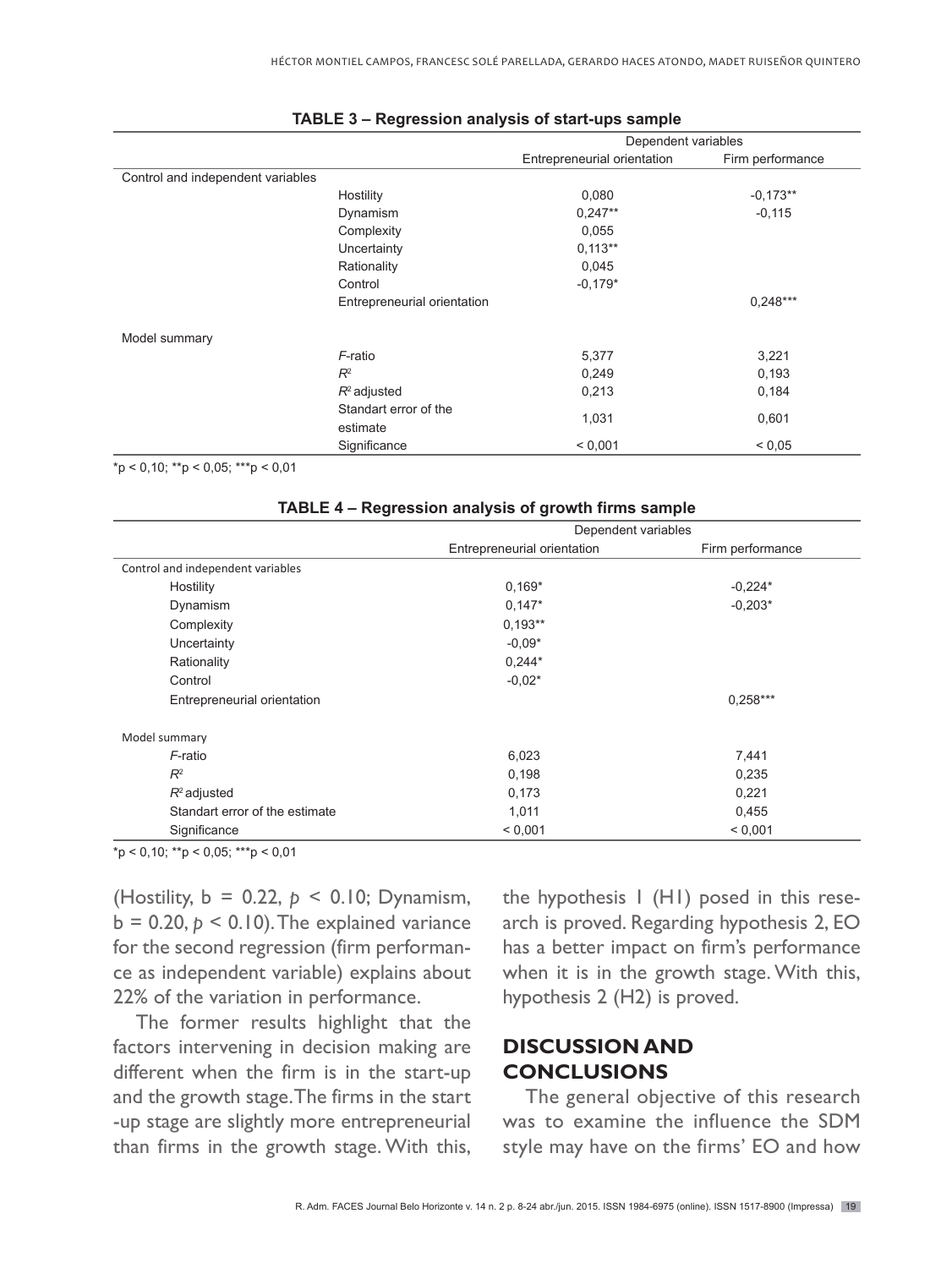the EO influences the firm's performance in different stages of the organizational life cycle, specifically in the start-up and growth stages. We want to talk around four subjects that emerge from the results: (1) the influence dynamism and control exert on EO during the start-up stage, (2) the negative influence hostility wields on the performance of a start-up firm, (3) the influence of rationality, complexity and hostility on a firm's EO during its growth stage, and (4) the link between EO and firm's performance found in both samples.

Regarding the first subject, control exerts a negative influence on the firm's EO during the start-up stage.The result may lead the suppose that when a firm is in the start-up stage of its organizational life cycle, exerting control over internal and external conditions decreases its EO. In other words, the entrepreneur wants his decisions or actions to lead to concrete results. However, the entrepreneur may be exerting excessive control, which may decrease the posibility of seizing other opportunities. The control variable (dynamism) has a positive influence on the EO, which means that the changing conditions of the environment promote the firm to be more sensitive to an entrepreneurial behavior. These results may suggest that the entrepreneur's decision making style will be of greater control when the conditions of the environment are more dynamic. In addition to this, it can be noted that the variable uncertainty exerts a light influence on the firm's EO, as shown in the results. This decision making may be characteristic in a firm in the start-up stage, since it is still more intuitive than analytical (MILLER; FRIESEN, 1984).

About the second subject, it is important to mention the negative influence a hostile environment wields on the performance of a start-up. The results do not identify a characteristic element of decision making as influential on a firm's performance, the same way it shows on a hostile environment. This result may indicate that under certain circumstances of competitiveness, the environment's hostility can be more representatitve than any variable in the decision making style. The only variable in decision making that displays traits of negative influence is uncertainty. This result shows the external reliance a new firm has, which is probably due to a lack of sufficient resources that allow it to lower the environment's uncertainty and achive acceptance of its products and services (JAWAHAR; MCLAUGHLIN, 2001).

The third subject addresses firms that are in the growth stage. Regarding the elements that distinguish the decision making in this stage, both, rationality and complexity affect the firm's EO positively. It is important to highlight that rationality is the element with the biggest influence on the EO and the performance. This is indicates that firms, when in a more advanced development stage, become more analytical in their decision making. Managers need to think about the long-term effects of their decisions on organisational processes, structures and systems because the organization is moving for a greater level of scrutiny. On the other hand, when the entrepreneur faces a complex decision making, that is, when the possible outcome or consequence is not as evident, then he may be more rational. The results show that this combination does not inhibit the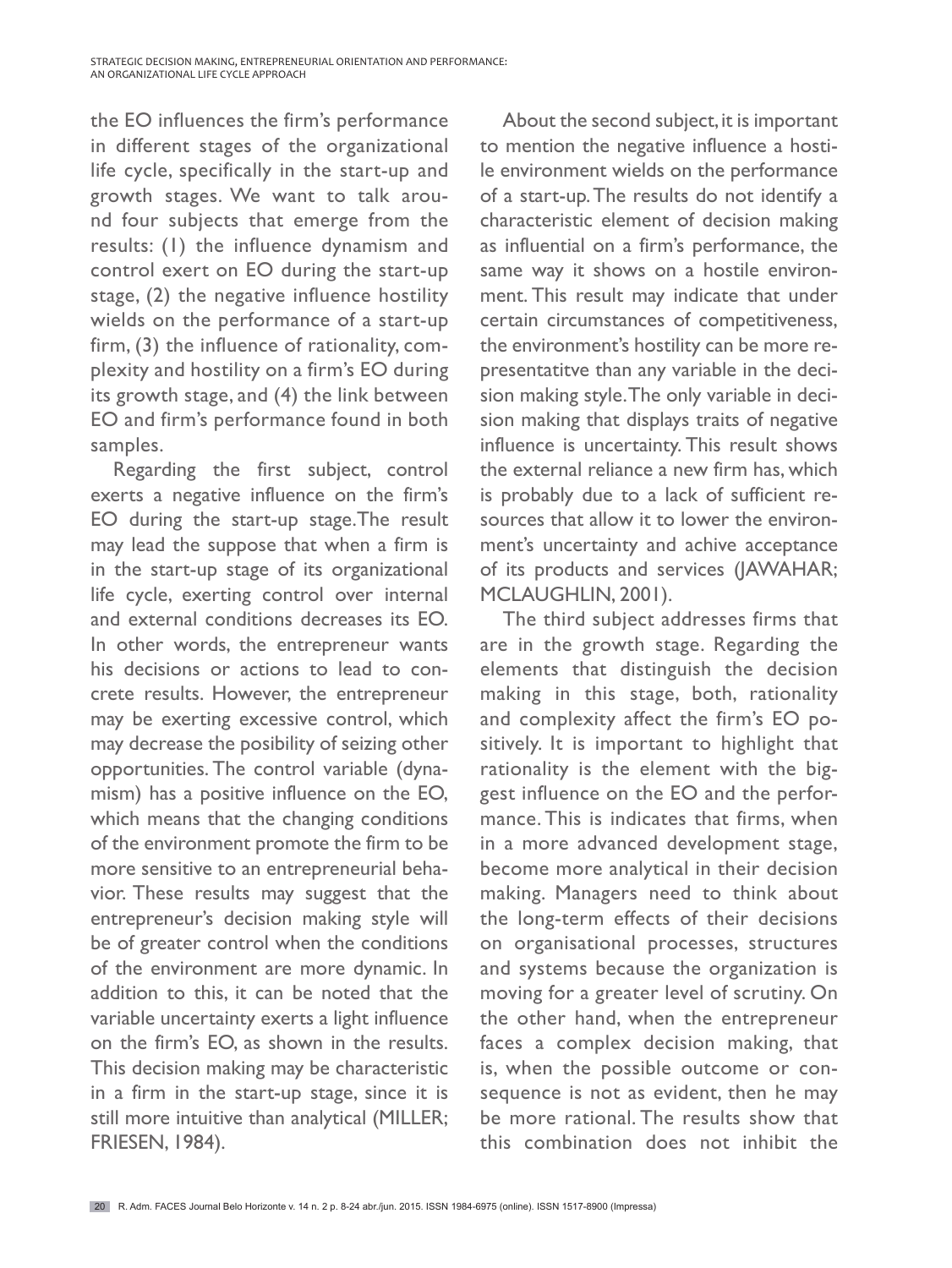firm's EO or its performance, but, on the contrary, it promotes them. This means that we are facing a type of firm that is actively seeking new investment opportunities and to increase its staff, clients and geographical contacts (JAWAHAR; MCLAUGHLIN, 2001).

Finally, the relationship between EO and performance in both samples highlights once more that a firm that adopts an entrepreneurial stance achieves a better performance (RAUCH; WIKLUND; LUM-PKIN *et al*., 2009). This may indicate that firms, either in start-up or growth stage, that adopt an entrepreneurial strategy are able to differentiate themselves from other firms through risk-taking and proactive actions, and by developing innovative products leading to a competitive advantage. Thus, having an entrepreneurial posture represents a path for start-ups and growth firm's competitiveness.

The results shown in this study generate possibilites for future research. One of them may generate a more homogeneous sample. For this study only manufacturing firms were considered, but it would be intreresting to find our how these variables behave in a particular industry, among them, the high-tech industry. This characteristic may show a different behavior of the variables in decision making. Moreover, a future research could consider a control variable on the number of staff members, in such way that whether this element influences in the EO or not, may be known. The firm's agility can be distressed by the number of staff members, thus substracting the ability to adapt to a more changing environment; in other words, in can be a negative influence in its dynamic capabilities (EISENHARDT; MARTIN, 2000). It could

be assumed that this behavior would remain the more advanced the firm is in its development stages, but for this, it would be worth to compare at least two stages of firms' development.

While the results of this paper help to better understand the SDM and its impact in the firm's EO and subsequent performance, it is important to consider the results under certain limitations. The first one is that the samples of firms did not belong to the same firm. It would be interesting to know the evolution in strategic thinking of the same firm, although this would demand a long-term research. On the other hand, the acquired information on the firm's development was obtained through qualitative and comparative assesssments on the entrepreneur's side. Although this way of obtaining information on the firm's performance has proven to be reliable, it is important to count on other type of information.

The results shown in this study demonstrate the importance of the entrepreneur's decision making and how it influences in the firm's fate from the development stage the firm is in. The combination of several elements leads the entrepreneur to make decisions under conditions of uncertainty and incomplete information. This makes the heuristic a useful tool for decision making, since it can be conceived as a simplification strategy or rule that helps to deal with complex decisions (BAZERMAN; MOORE, 2009). Ultimately, decision making is different in every stage of the firm's development and in influences on its EO and performance, so it demands the use of resources and different capacities to deal with the challenges it faces.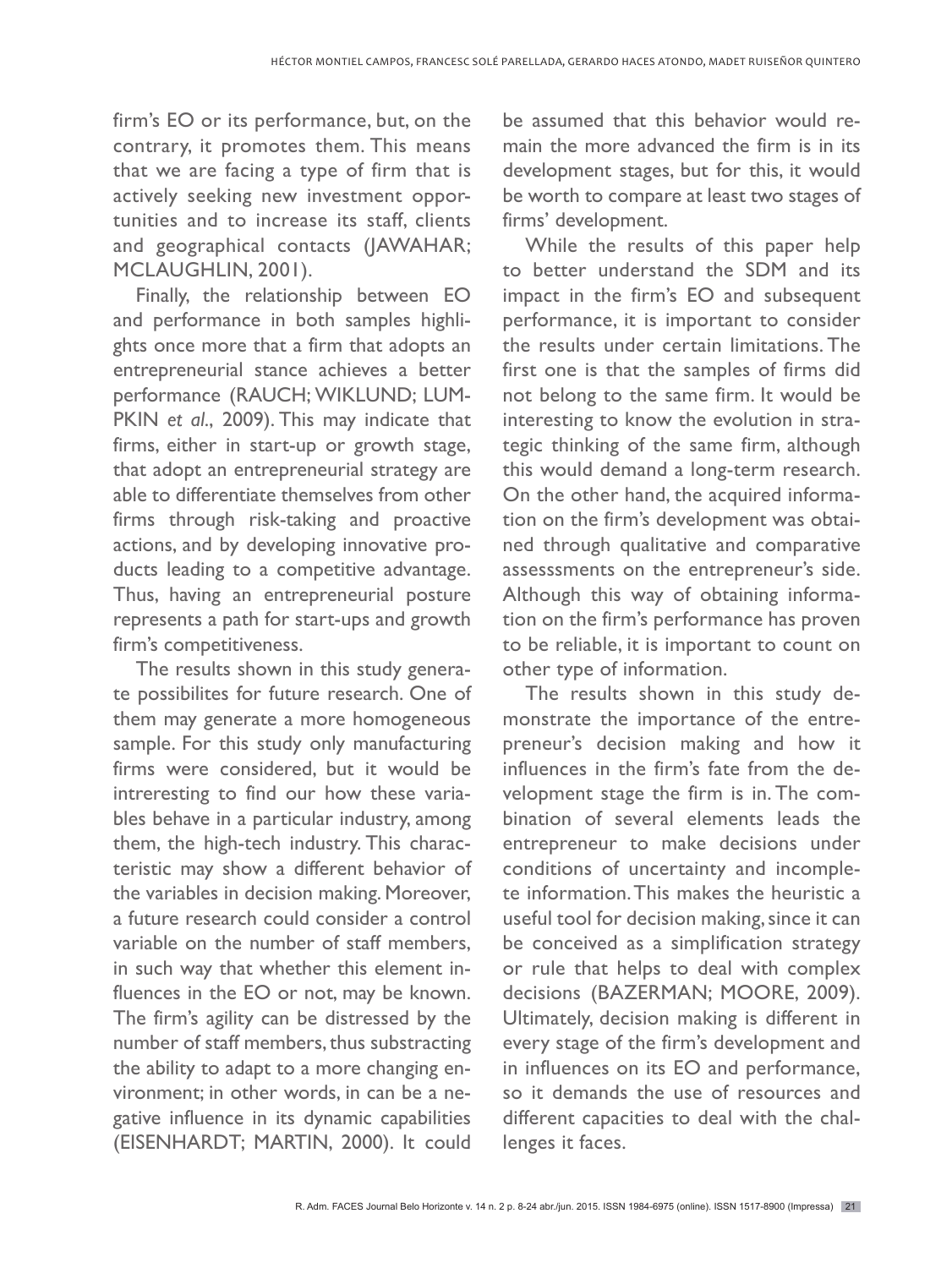## **REFERÊNCIAS**

- ALOULOU, W.; FAYOLLE, A. A. Con-BUSENITZ, L. W.; BARNEY, J. B. Difceptual approach of entrepreneurial orientation with small business context. **Journal of Enterprising Culture**, [S. l.], v. 13, n. 1, p. 21-45, 2005.
- ANDERSON, J. C.; GERBING, D. W. practice: A review and recommended two-step approach. **Psychological Bulletin***,* [S. l.], v. 103, n. 3, p. 411-423, 1988.
- ARMSTRONG, J. S.; OVERTON, T. S. Estimating nonresponser bias in mail surveys. **Journal of Marketing Research***,* [S. l.], v. 14, n. 3, p. 396-402, 1977.
- BAGOZZI, R. P.; Yi, Y. On the evaluation of structural equation models. **Journal of the Academy of Marketing Science***,* [S. l.], v. 16, n. 1, p. 74-94, 1988.
- BASSO, O.; FAYOLLE, A.; BOUCH- COVIN, J. G.; SLEVIN, D. P. New ven-ARD, V. Entrepreneurial orientation: The making of a concept. **Entrepreneurship and Innovation***,* [S. l.], v. 10, n. 4, p. 313- 321, 2009.
- BAZERMAN, M. H.; MOORE, D. A. COVIN, J. G.; LUMPKIN, G. T. Entre-**Judgment in managerial decision making**. Hoboken, NJ: John Wiley & Sons, 2009.
- BENTLER, P. M. **EQS Structural Equations Program Manu-**Software, 1992.
- BONN, I.; PETTIGREW, A. Towards a dynamic theory of boards: An organizational life cycle approach. **Journal of Management and Organization***,* [S. l.], v. 15, n. 1, p. 2-16, 2009.
- BRUSH, C. G.; VANDERWERF, P. A. A comparison of methods and sources for obtaining estimates of new venture performance. **Jour**l.], v. 7, n. 2, p. 157-170, 1992.

and managers in large organizations: Biases and heuristics in strategic decision-making. **Journal of Business Venturing**, [S. l.], v. 12, n. 1, p. 9-30, 1997.

- Structural equation modeling in CAMPBELL, D. J. Task complexity. A **Management Review***,* [S. l.], v. 13, n. 1, p. 40-52, 1988.
	- CHANDLER, G. N.; HANKS, S. H. Founder competence, the enmance. **Entrepreneurship Theory and Practice***,* [S. l.], v. 18, n. 3, p. 77-89, 1993.
	- COVIN, J. G.; SLEVIN, D. P. Strategic management of small firms in **Strategic Management Journal***,* [S. l.], v. 10, n. 1, p. 75-87, 1989.
	- ture strategic posture, structure, and performance: an industry life cycle analysis. **Journal of Business Venturing***,* [S. l.], v. 5, n. 2, p. 123-135, 1990.
	- preneurial orientation theory and research: Reflections on a needed **Theory and Practice***,* [S. l.], v. 35, n. 5, p. 855-872, 2011.
- **al**. Los Angeles: BMDP Statistical COVIN, J. G.; GREEN, K. M.; SLEVIN, D. P. Strategic process effects on the entrepreneurial orientation-sales growth rate relationship. **Entrepreneurship Theory and Practice***,* [S. l.], v. 30, n. 1, p. 57-81, 2006.
	- COVIN, J. G.; WALES, W. J. The measurement of entrepreneurial ori-**Theory and Practice***,* [S. l.], v. 36, n. 4, p. 677-702, 2012.
- **nal of Business Venturing***,* [S. DEAKINS, D. **Entrepreneurship and small firms**. Bershire: Mc-

Graw-Hill, 1999.

- ferences between entrepreneurs DESS, G.; LUMPKIN, G.; COVIN, J. G. Entrepreneurial strategy making and firm performance: Test of contingency and configurational models. **Strategic Management Journal***,* [S. l.], v. 18, n. 9, p. 677-695, 1997.
- review and analysis. **Academy of**  EISENHARDT, K. M.; MARTIN, J. A. Dynamic capabilities: what are they? **Strategic Management Journal***,* [S. l.], v*.* 21, n. 10/11, p. 1105-1121, 2000.
- vironment, and venture perfor-FERRIER, W. J. Navigating the competitive landscape: The drivers and consequences of competitive aggressiveness. **Academy of Management Journal***,* [S. l.], v. 44, n. 4, p. 858-877, 2001.
- hostile and benign environments. FORBES, D. P. The effects of strategic decision making on entrepreneurial self-efficacy. **Entrepreneurship Theory and Practice***,* [S. l.], v. 29, n. 5, p. 599-626, 2005.
	- GEORGE, B. A.; MARINO, L. The epistemology of entrepreneurial orientation: Conceptual formation, modeling, and operationalization. **Entrepreneurship Theory and Practice***,* [S. l.], v. 35, n. 5, p. 989-1024, 2011.
- construct. **Entrepreneurship**  GREEN, K. M.; COVIN, J. G.; SLEVIN, D. P. Exploring the relationship between strategic reactiveness and entrepreneurial orientation: The role of structure-style fit. **Journal of Business Venturing***,* [S. l.], v. 23, n. 3, p. 356-383, 2008.
	- HART, S. L. An integrative framework for strategy-making process. **Academy of Management Review***,* [S. l.], v. 17, n. 2, p. 327-351, 1992.
- entation. **Entrepreneurship**  JAWAHAR, I. M.; MCLAUGHLIN, G. L. Toward a descriptive stakeholder theory: An organizational life cycle approach. **Academy of Management Review***,* [S. l.], v.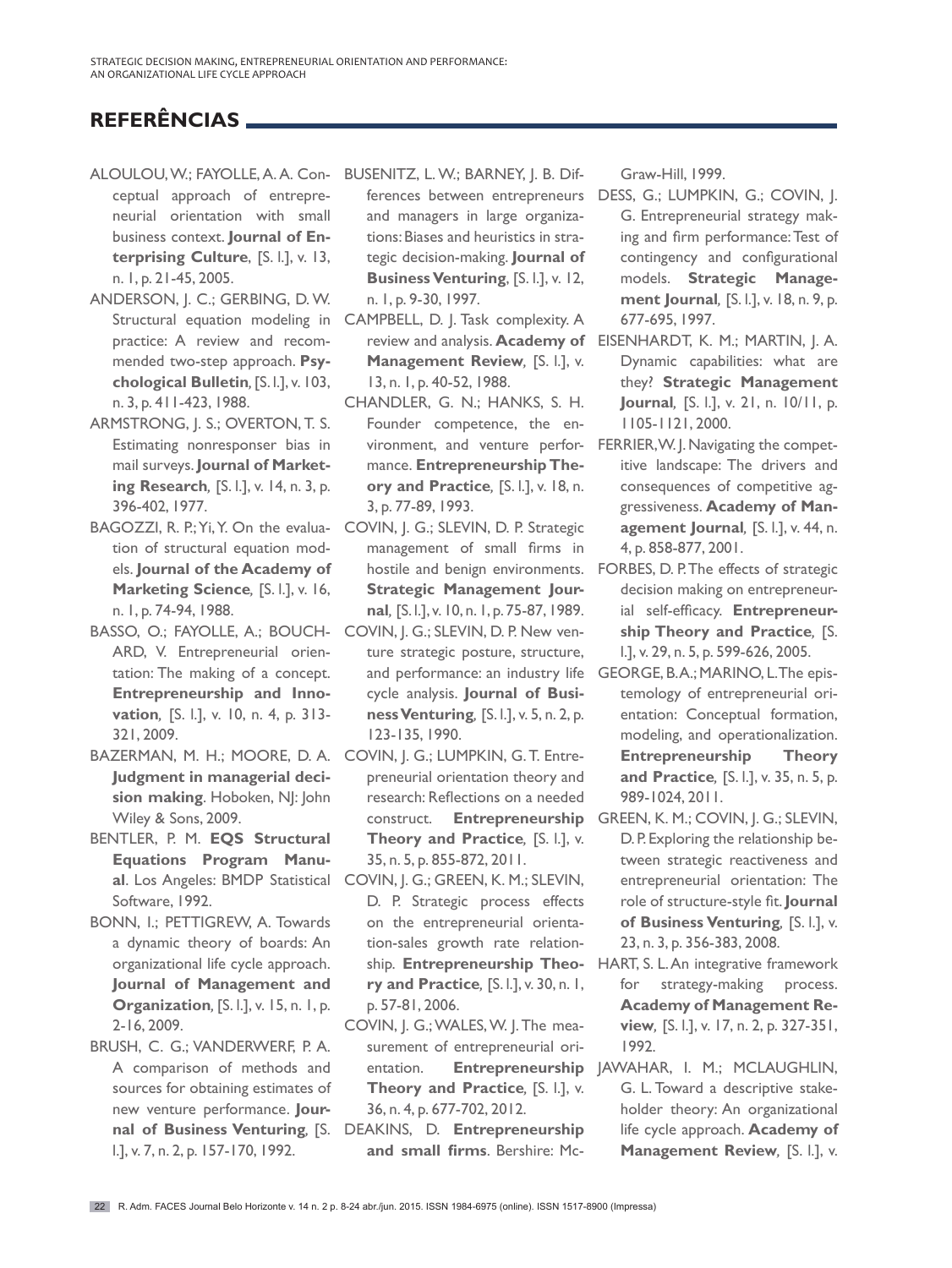26, n. 3, p. 397-414, 2001.

- JÖRESKOG, K. G.; SÖRBOM, D. **LISREL 8: The Simples Command Language**. Chicago: Scientific Software International, 1996.
- inant problems to stages of growth in technology-based new ventures. **Academy of Management Journal***,* [S. l.], v. 31, n. 2, p. 257-279, 1988.
- KURATKO, D. F.; IRELAND, R. D.; CO-VIN, J. G.; HORNSBY, J. S. A model of middle-level managers´entrepreneurial behavior. **Entrepreneurship Theory and Practice***,* [S. l.], v. 29, n. 5, p. 699-716, 2005.
- Strategic entrepreneurship: Exploring different perspectives of an emerging concept. **Entrepreneurship Theory and Practice***,* [S. l.], v. 33, n. 1, p. 1-17, 2009.
- LICHTENTHALER, U. Absorptive capacity, environmental turbulence and the complementarity of organizational learning process. **Academy of Management Journal***,* [S. l.], v. 52, n. 4, p. 822-846, 2009.
- LUMPKIN, G. T.; DESS, G. Clarifying the entrepreneurial orientation construct and linking it to performance. **Academy of Management Review***,* [S. l.], v. 21, n. 1, p. 135-173, 1996.
- LUMPKIN, G.T.; DESS, G. Linking two dimensions of entrepreneurial orientation to firm performance: The moderating role of environment and industry life cycle. **Journal of Business Venturing***,* [S. l.], v. 16, n. 5, p. 429-451, 2001.
- MCNAMARA, P.; VAALER, M.; DE-VERS, C. Same as it ever was: The search for evidence of increasing hypercompetition. **Strategic Management Journal***,* [S. l.], v. 24, n. 3, p. 261-278, 2003.
- preneurial strategies: The dom-

inant logic of entrepreneurship. In: MEYER, G. D.; HEPPARD, K. A. (Ed.). **Entrepreneurship as strategy***.* Thousand Oaks, CA: Sage, 2000.

- KAZANJIAN, R. K. Relation of dom-MILES, M. P.; COVIN, J. G.; HEELEY, M. PREMKUMAR, G.; KING, W. R. Or-B. The relationship between environmental dynamism and small firm structure, strategy, and performance. **Journal of marketing Theory and Practice***,* [S. l.], v. 8, n. 2, p. 63-74, 2000.
	- MILLER, D.; FRIESEN, P. H. Innovation in conservative and entrepreneurial firms: Two models of strategic momentum. **Strategic Management Journal***,* [S. l.], v. 3, n. 1, p. 1-25, 1982.
- KURATKO, D. F.; AUDRETSCH, D. B. MILLER, D. The correlates of entrepreneurship in three types of firms. **Management Science***,* [S. l.], v. 29, n. 7, p. 770-791, 1983.
	- MILLER, D.; FRIESEN, P. H. A longitudicle. **Management Science***,* [S. l.], v. 30, n. 10, p. 1161-1183, 1984.
	- MILLER, D.; LE BRETON-MILLER, I. **Managing for the long run***.* Boston: Harvard Business School Press, 2005.
	- MILLER, D. Miller (1983) revisited: A reflection on EO research and some suggestions for the future. **Entrepreneurship Theory and Practice***,* [S. l.], v. 35, n. 5, p. 837-894, 2011.
	- NOORDERHAVEN, N. G. **Strategic Decision Making***.* Wokingham: Addison-Wesley, 1995.
	- PARIDA, V.; WESTERBERG, M.; YLINENPÄÄ, H.; ROININEN, S. Exploring the effects of network ial orientation and firm performance: An empirical study of new ventures and small firms. **Annals of Innovation and Entrepreneurship***,* [S. l.], v. 1, n. 1, p. 1-13, 2010.
- MEYER, G. D.; HEPPARD, K. A. Entre-POON, J. M. L.; AINUDDIN, R. H.; JUNIT, S. A. Effects of self-con-

cept traits and entrepreneurial orientation on firm performance. **International Small Business Journal***,* [S. l.], v. 24, n. 1, p. 61-82, 2006.

- ganizational characteristics and information sustems planning: An empirical study. **Information Systems Research***,* [S. l.], v. 5, n. 2, p. 75-109, 1994.
- QUINN, R. E.; CAMERON, K. Organizational life cycles and shifting criteria of effectiveness: some preliminary evidence. **Management Science***,* [S. l.], v. 29, n. 3, p. 33-51, 1983.
- RAJAGOPALAN, N.; RASHEED, A. M. A.; DATTA, D. D. Strategic decision processes: critical review and future processes. **Journal of Management***,* [S. l.], v. 19, n. 2, p. 349-384, 1993.
- nal study of the corporate life cy-RAUCH, A.; WIKLUND, J.: LUMPKIN, G. T.; FRESE, M. Entrepreneurial orientation and business performance: Cumulative empirical evidence. **Entrepreneurship Theory and Practice***,* [S. l.], v. 33, n. 3, p. 761-788, 2009.
	- RICHARD, O. C.; BARNETT, T.; DW-YET, S.; CHADWICK, K. Cultural diversity in management, firm performance and the moderating role of entrepreneurial orientation dimensions. **Academy of Management Journal***,* [S. l.], v. 47, n. 2, p. 255-266, 2004.
	- SCHWENK, C. R. Strategic decision making. **Journal of Management***,* [S. l.], v. 21, n. 3, p. 471-493, 1995.
- configurations on entrepreneur-SIMSEK, Z.; HEAVEY, C.; VEIGA, J. F. The impact of CEO core self-evaluation on the firm´s entrepreneurial orientation. **Strategic Management Journal***,* [S. l.], v. 31, n. 1, p. 110-119, 2010.
	- SMITH, K.G.; MITCHELL, T. R.; SUM-MER, C. E. Top level management priorities in different stages of the